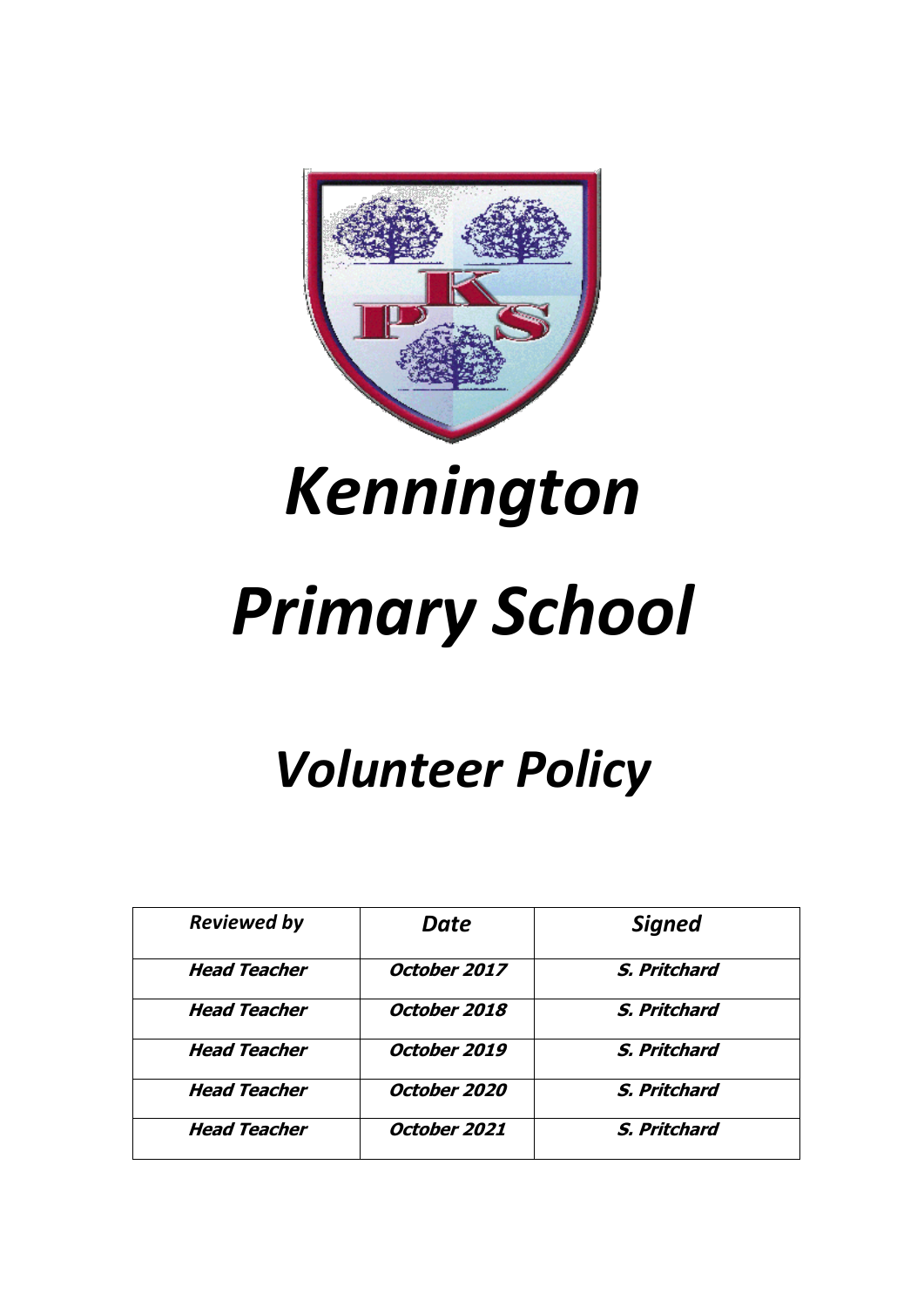## **Contents:**

#### Statement of intent

- 1. Legal framework
- 2. School regulations
- 3. Regulated activity
- 4. Safeguarding children and child protection
- 5. Risk assessments
- 6. Disqualification under the Childcare Act
- 7. Supervision
- 8. Allegations of abuse
- 9. Health and safety
- 10. Absence
- 11. Confidentiality
- 12. Internet use
- 13. Monitoring and review

#### **Appendices**

- a) Volunteer Code of Conduct
- b) Volunteer Agreement Form
- c) Volunteer Application Form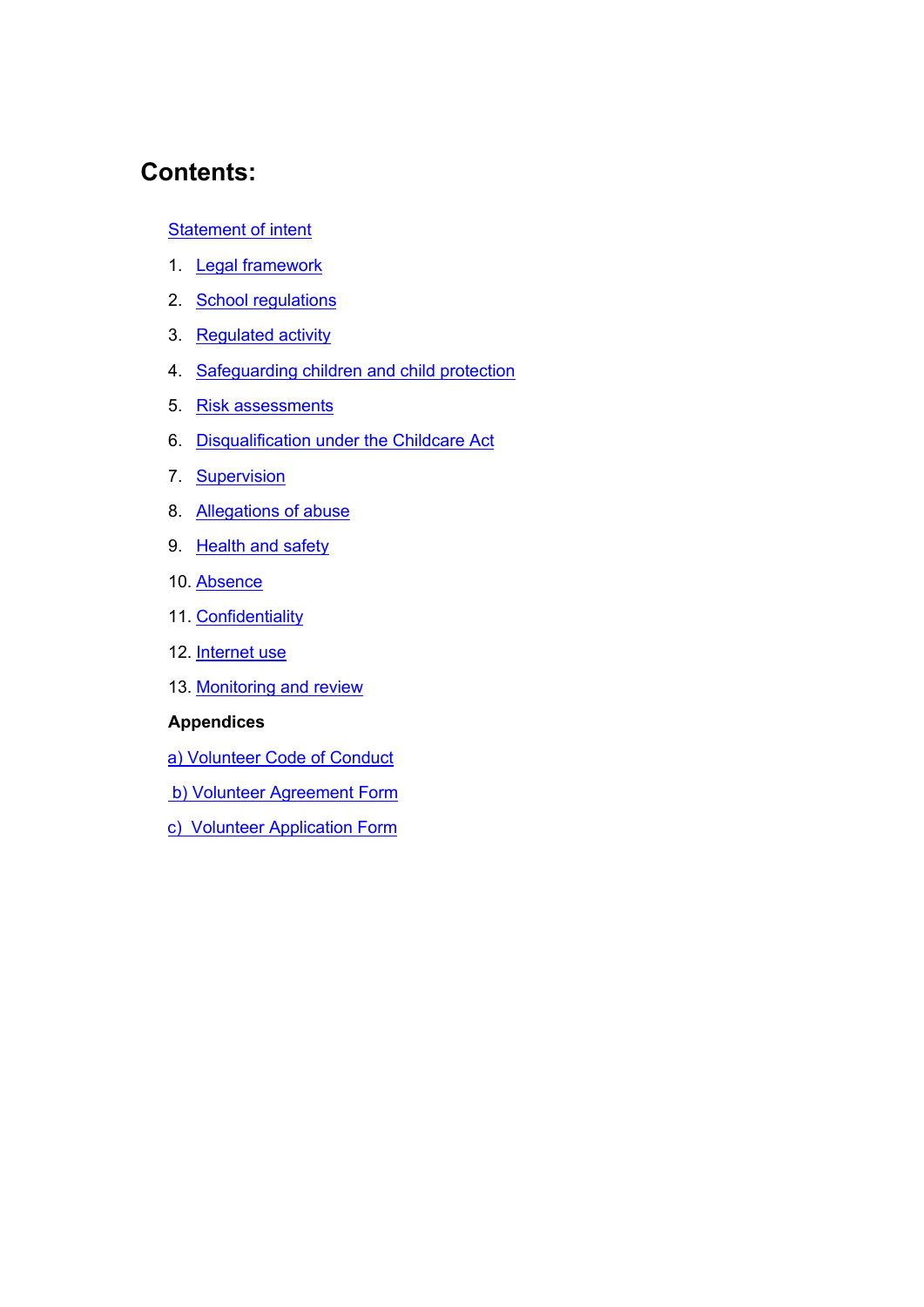### **Statement of intent**

At Kennington, we recognise and value the effort taken by parents and other volunteers who contribute towards our school.

We encourage your assistance and acknowledge that many school activities and processes would be at risk if it were not for your help. As a result, we want to make sure that your time spent in the school is productive and enjoyable.

The development of any volunteer, whether for one day or for a number of sessions over a longer period, must take into account the needs of pupils and the staff to whom they are assigned. We have a duty to ensure that the welfare of pupils is promoted and they are safeguarded from harm.

This policy sets out the practices and procedures which will be followed when appointing, managing and supervising volunteers, as well as a code of conduct which all volunteers are required to comply with.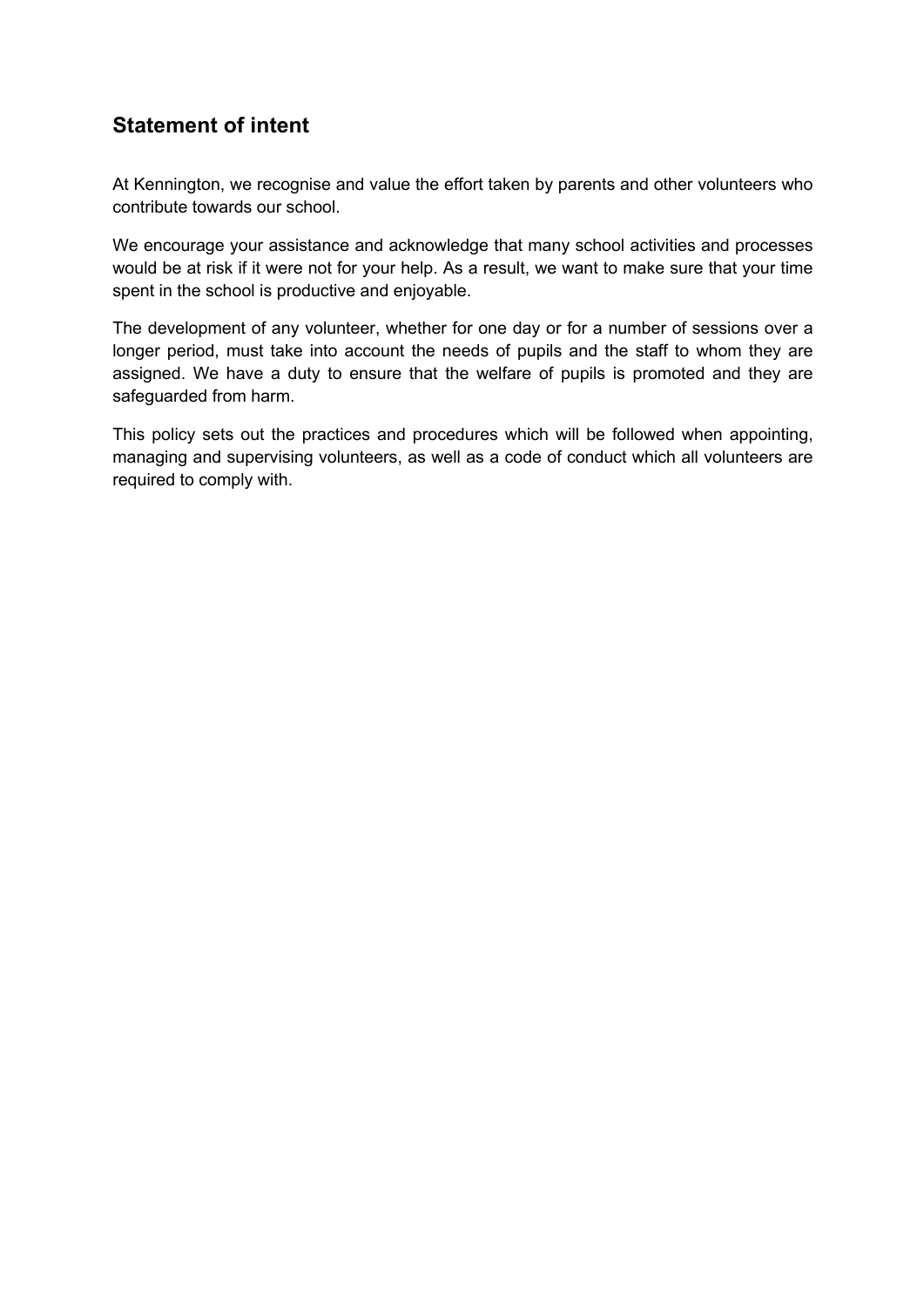### **1. Legal framework**

- 1.1. This policy has due regard to all relevant legislation and statutory guidance including, but not limited to, the following:
	- The Childcare (Disqualification) and Childcare (Early Years Provision Free of Charge) (Extended Entitlement) (Amendment) Regulations 2018
	- The Childcare Act 2006
	- The General Data Protection Regulation (GDPR)
	- The Data Protection Act 2018
	- DfE 'Keeping children safe in education' 2018
	- DfE 'Disqualification under the Childcare Act 2006' 2018

#### **2. School regulations**

- 2.1. All volunteers will be required to make themselves familiar with school procedures, including the following:
	- Child Protection and Safeguarding Policy
	- Equal Opportunities and Dignity at Work Policy
	- Health and Safety Policy
	- Behavioural Policy
	- Whistleblowing Policy
	- Disciplinary Policy and Procedure
	- Complaints procedures
	- Allegations of Abuse Against Staff Policy

#### **3. Regulated activity**

3.1. For the purpose of this policy, a volunteer will be engaging in "regulated activity" if they work unsupervised when teaching or looking after children regularly, or provide pastoral care on a one-off basis.

#### **4. Safeguarding children and child protection**

- 4.1. Volunteers will be provided with safeguarding information as determined by the headteacher, using a proportional, risk-based approach.
- 4.2. Depending on the level of interaction with a pupil, it may be necessary to obtain a DBS certificate.
- 4.3. The school **is** required to obtain an enhanced DBS certificate if:
	- The volunteer intends to carry out activity for the school and it gives the opportunity for **unsupervised** contact with pupils.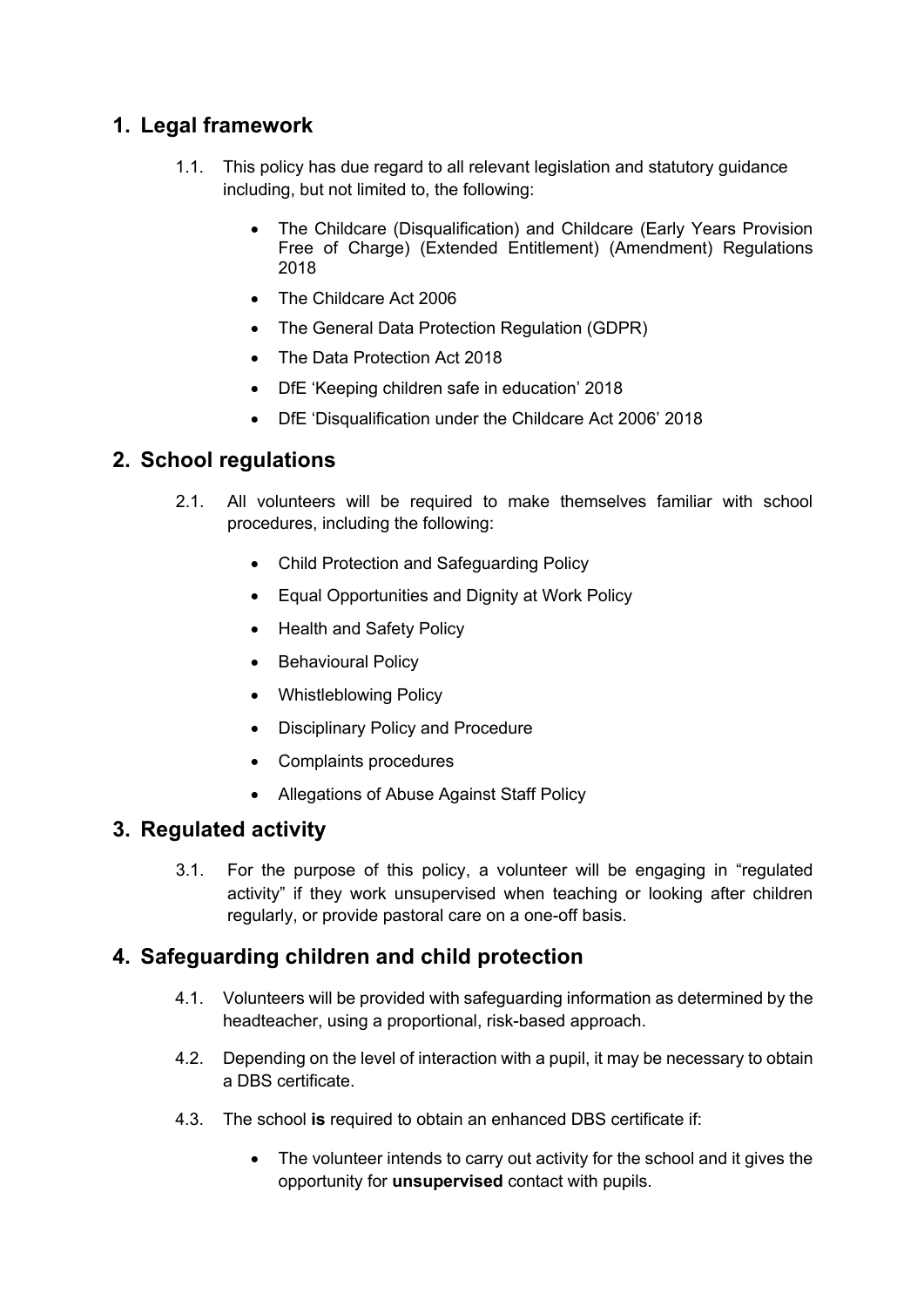- 4.4. The school **is not** required to obtain an enhanced DBS certificate if:
	- The volunteer intends to carry out activity for the school and it gives the opportunity for **supervised** contact with pupils.
- 4.5. For volunteers who are not in regulated activity, but who have the opportunity to come into contact with pupils on a regular basis, it is at the discretion of the school to decide whether or not a DBS check is required.
- 4.6. The school will obtain an enhanced DBS certificate, including barred list information, for any volunteer who is new to working in regulated activity.
- 4.7. The school will not obtain barred list information for any volunteer who does not engage in regulated activity. The DBS cannot provide barred list information on any person, including volunteers, who are not in, or seeking to enter into, regulated activity.
- 4.8. The school may decide to conduct a repeat DBS check on any volunteer of whom they hold concerns about.
- 4.9. The school wants to ensure that activities are planned properly and safely, and that volunteers are informed of these plans. We strive to ensure that volunteers have access to a member of school staff, should they wish to discuss difficulties or report on issues that may arise.
- 4.10. All staff, visitors and volunteers are required to be identified and located at all times. For this reason, the following process will be adhered to:
	- Sign in and out of the building at the office/reception
	- Visitor's badge worn at all times
	- A designated member of staff the headteacher is made aware of where the volunteer is working
- 4.11. All staff and volunteers will remain alert to, and when it comes to their attention report to the LA, the potential need for early help for a child who:
	- Is disabled and has specific additional needs.
	- Has SEND.
	- Is a voung carer.
	- Is showing signs of being drawn into anti-social or criminal behaviour, including gang involvement.
	- Is frequently missing or goes missing from care or home.
	- Is at risk of modern slavery, trafficking or exploitation.
	- Is at risk of being radicalised or exploited.
	- Is in a family circumstance presenting challenges, such as drug and alcohol misuse.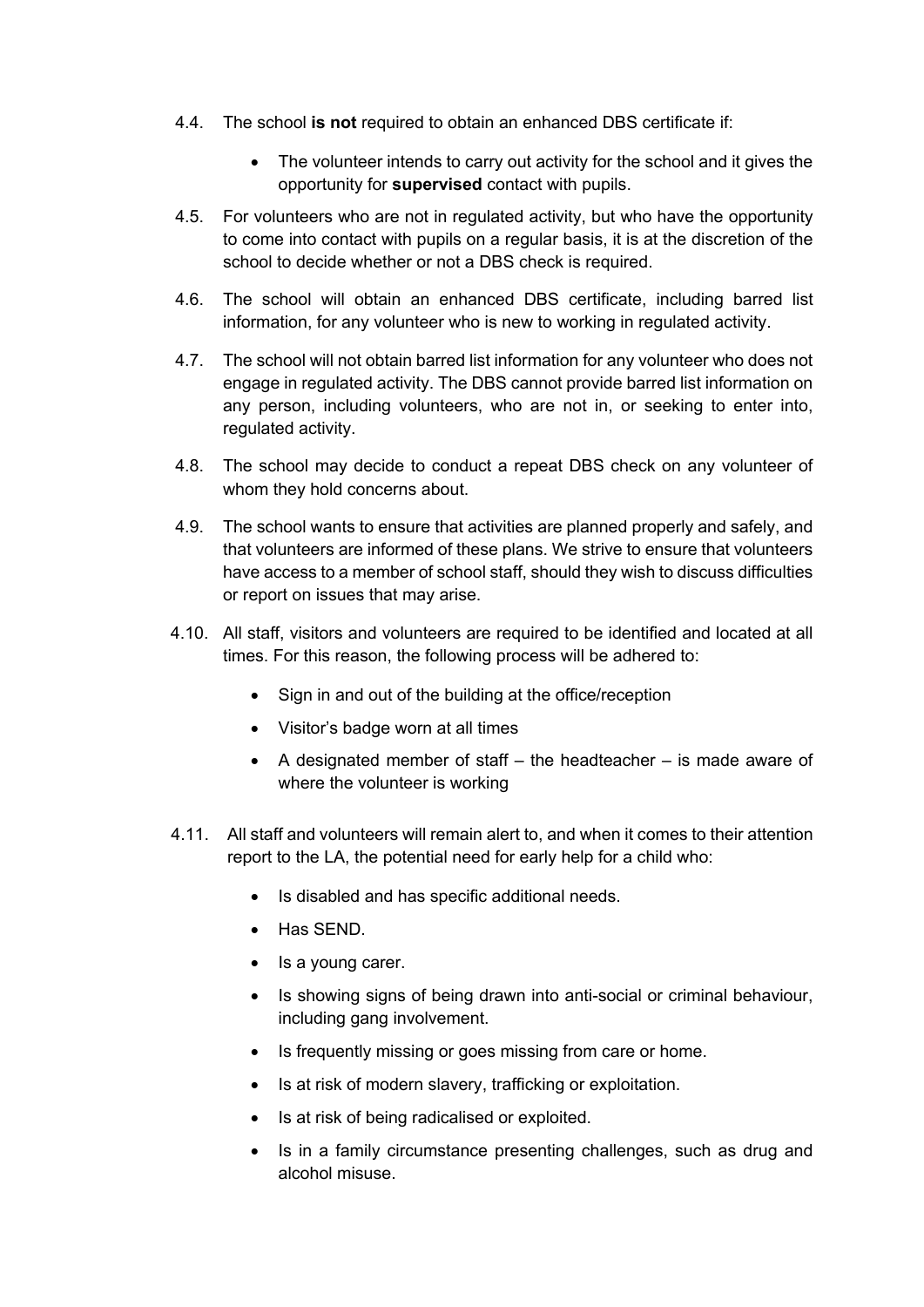- Is misusing drugs or alcohol themselves.
- Has returned home to their family from care.
- Is a privately fostered child.

#### **5. Risk assessments**

- 5.1. The school will undertake a risk assessment, using professional judgement and experience when deciding whether an enhanced DBS check is required for any volunteer not engaging in regulated activity. The school will record the details of the risk assessment and store the details in the school office.
- 5.2. The following factors will be taken into consideration when deciding whether to seek an enhanced DBS certificate:
	- The nature of the work with the pupils
	- The school's knowledge of the volunteer, including any formal or informal information offered by staff and parents
	- Whether the volunteer has any other employment or voluntary activities, and where referees can advise of their suitability
	- Whether the role is eligible for an enhanced DBS check

#### **6. Disqualification under the Childcare Act**

- 6.1. Any individual who is classified as being disqualified under the Childcare (Disqualification) and Childcare (Early Years Provision Free of Charge) (Extended Entitlement) (Amendment) Regulations 2018 and section 25 of the Childcare Act 2006, is unable to provide any means of childcare provision.
- 6.2. Any volunteer who is directly concerned with the management of childcare provision, or who works with children on a regular basis, whether supervised or not, is covered by these regulations and may be disqualified.
- 6.3. An individual will be classed as disqualified if:
	- They have been reported on the DBS Children's Barred List.
	- They have been noted as committing certain violent and sexual offences against children and adults.
	- They have been refused any provision relating to childcare, or have been prohibited from private fostering.
	- They have received certain orders in relation to the care of children.
- 6.4. The school will not employ any volunteer who is classified as being disqualified under the above regulations.
- 6.5. When gathering information to make decisions, the school will ensure that they act proportionately in order to minimise any intrusion into an individual's private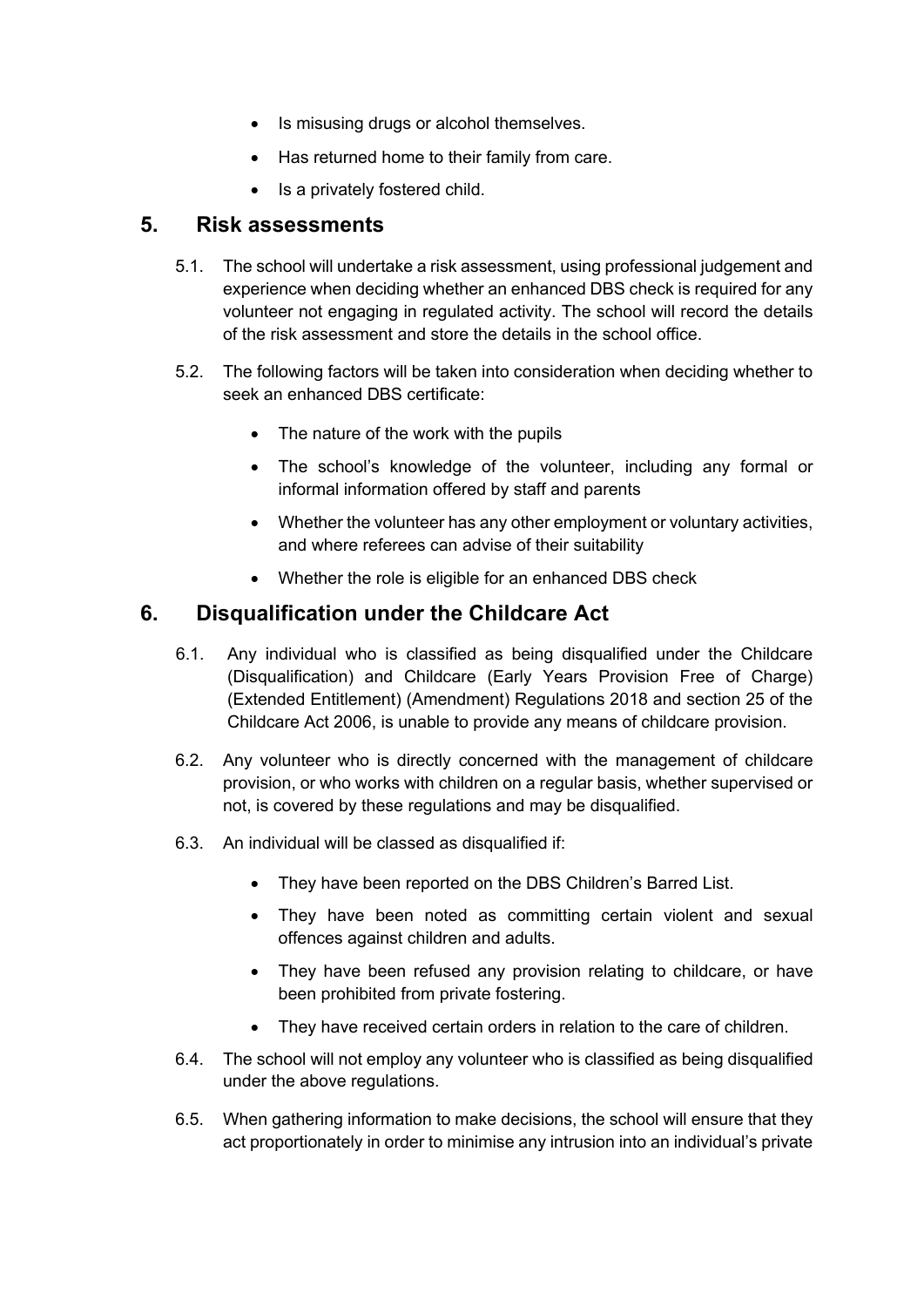life. The GDPR does not prevent an employer from asking questions relating to the suitability of the individual employed on safeguarding grounds.

### **7. Supervision**

- 7.1. If a volunteer is required to be supervised when undertaking an activity, who would otherwise be in regulated activity if not supervised, the school will ensure that:
	- There is supervision by an individual who is in regulated activity.
	- The supervision is regular and day-to-day.
	- The supervision is reasonable enough within the circumstances to ensure the protection of the pupils.
- 7.2. When determining what supervision is reasonable so that the volunteer would not be in regulated activity, the school will take the following factors into consideration:
	- The ages of the pupils, including whether there is a large gap in their ages
	- The number of pupils that the individual is working with
	- Whether or not there are other staff members present during the activity
	- The nature of the volunteer's work and the opportunity for contact with pupils
	- How vulnerable the pupils are
	- How many staff members would be supervised by each member of supervising staff

#### **8. Allegations of abuse**

- 8.1. Any allegations of abuse, whereby a member of staff is accused of abusing a pupil, will be reported to the headteacher.
- 8.2. Should the allegation be made against the headteacher, this will be brought to the attention of the chair of governors immediately.
- 8.3. In any case in which LA children's social care has undertaken enquiries to determine whether the child or children are in need of protection, the headteacher and chair of governors will take account of any relevant information obtained in the course of those enquiries when considering disciplinary action.
- 8.4. If there is no cause to suspect that any significant harm is an issue, but a criminal offence might have been committed, the designated officer (DO) will immediately inform the police and convene a discussion to decide whether a police investigation is needed.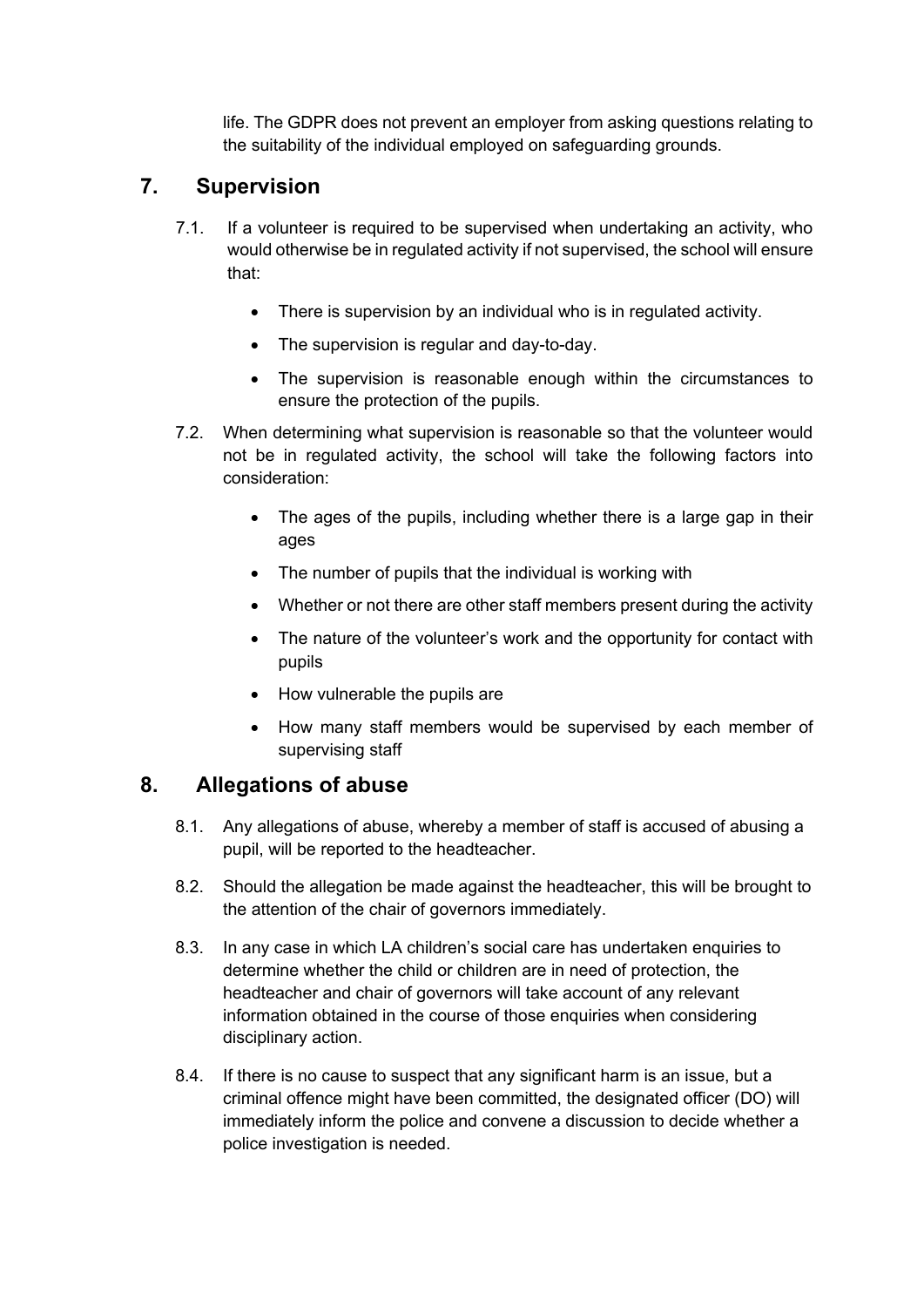- 8.5. The DO will regularly monitor the progress of all cases, either by reviewing strategy meetings, or by liaising with the police and/or children's social work services colleagues or the school, as appropriate.
- 8.6. Clear, comprehensive records of all allegations are kept even if disciplinary action is not taken or proven.
- 8.7. Confidentiality is maintained whenever an allegation is made; however, there may be a need to share information with relevant agencies on a need-to-know basis.
- 8.8. Allegations of abuse made against volunteers will be dealt with in accordance with the Allegations of Abuse Against Staff Policy.

#### **9. Health and safety**

- 9.1. All volunteers will be required to read the Health and Safety Policy, prior to them undertaking any activity on behalf of the school.
- 9.2. All volunteers will ensure that they are familiar with emergency procedures, e.g. evacuation, and of any health and safety aspects relating to the activity they will be undertaking, e.g. whilst in a cookery class.
- 9.3. If a volunteer notices any potential hazard which may put another individual at risk of harm, they will report this immediately to the class teacher.

#### **10. Absence**

- 10.1. Volunteers are required to inform the school office by 8:00 am if they are unable to attend at the agreed time.
- 10.2. Failure to inform the school office on more than **three** instances may result in the volunteer being unable to attend the school on any further occasions.
- 10.3. If a volunteer is called away in the event of an emergency while volunteering, they will inform the class teacher or senior leader, and will sign out of the building before leaving the premises.

#### **11. Confidentiality**

- 11.1. Volunteers will be reminded that all information with regards to individual pupils and members of staff is confidential, and that the sharing of data is protected under the Data Protection Act 2018.
- 11.2. Volunteers are not permitted to discuss any confidential information regarding a pupil or member of staff, with any other individual at the school.
- 11.3. Any volunteer who breaches the confidentiality rules will be asked to leave the premises and will not be able to return to undertake any further activity.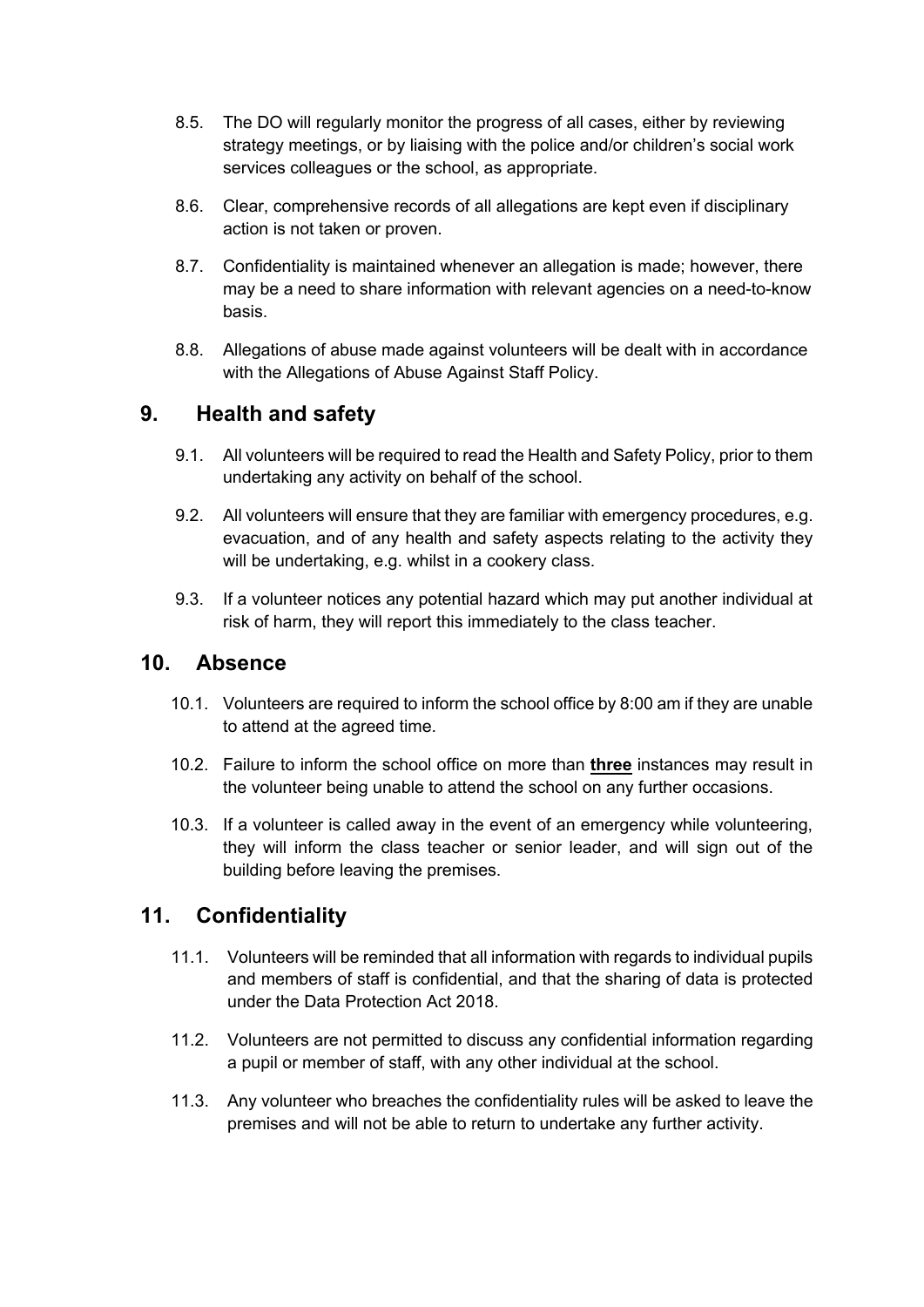- 11.4. There may be instances where a volunteer is required to pass information to a member of staff, such as if they notice a pupil being bullied or subjected to harm.
- 11.5. Volunteers will report any concerns to a member of staff and are instructed not to notify the parents.

#### **12. Internet use**

- 12.1. All volunteers will be required to behave in an ethical and respectful manner with regards to email and internet use, and will be expected to follow the processes outlined in the following school policies:
	- E-safety Policy
	- Acceptable Use Policy
- 12.2. Volunteers will have restricted access to the school network and will be instructed on ensuring appropriate use.
- 12.3. No volunteers are permitted to make contact with pupils via social media or email, or arrange to meet pupils outside of school.

#### **13. Monitoring and review**

- 13.1. The headteacher will review this policy on an annual basis, and will communicate any changes to all members of staff and existing volunteers.
- 13.2. All volunteers will be required to read this policy prior to their attendance at the

school.

#### **Volunteer Sessions**

Due to the length of the school day and the timetabling of lessons, we offer volunteers one of two sessions in which to come into to school. These are session one: 8:45pm – 12pm or session two: 1pm - 3pm.

If you choose to volunteer during session one, then you will be asked to carry out some duty during break time such as being in the playground or helping the teacher prepare for the next lesson.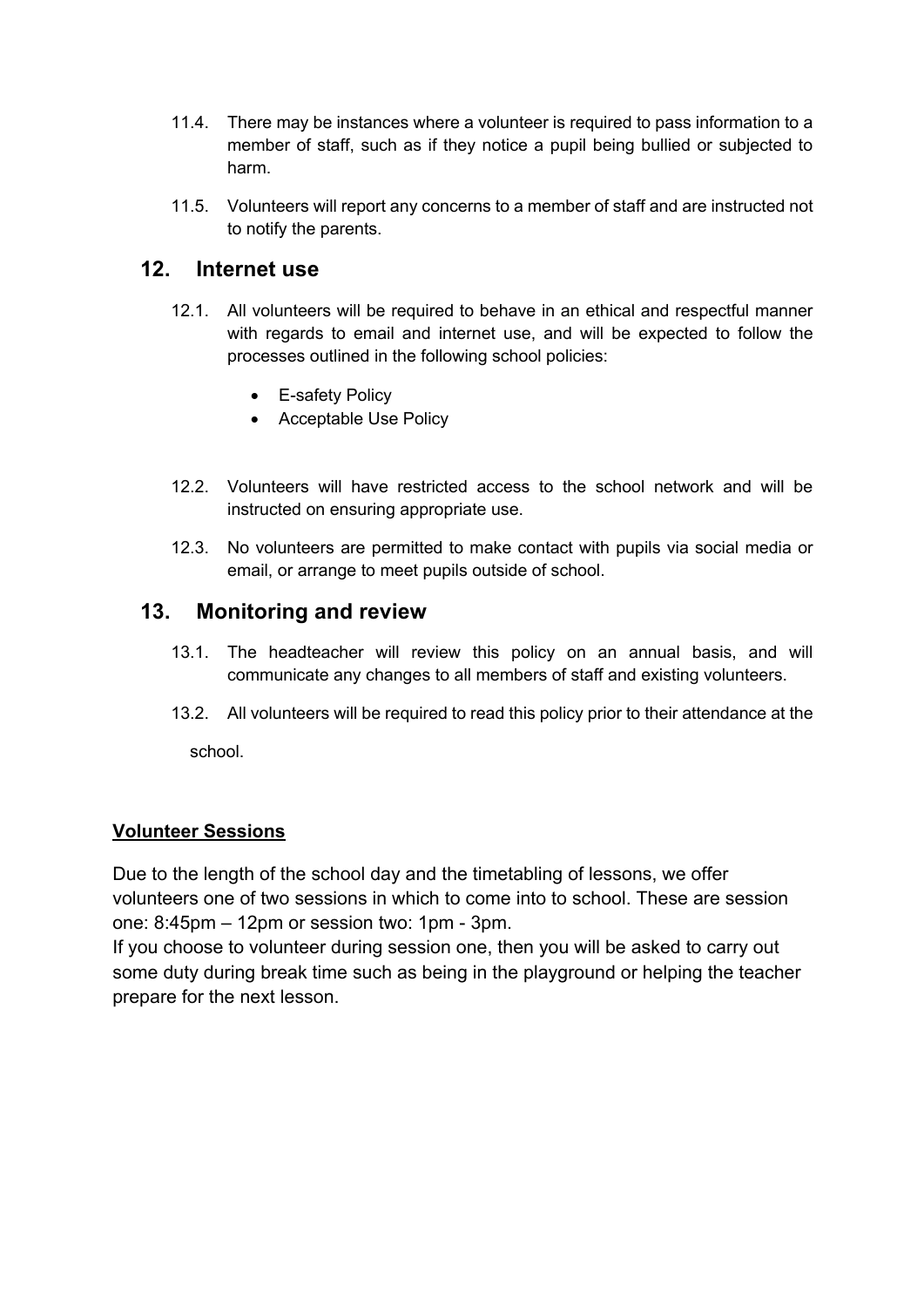### **Volunteer code of conduct**

All volunteers are expected to maintain high standards of behaviour and conduct when undertaking any activity at the school.

Volunteers **will**:

- Observe the high standards of behaviour and ethical conduct mandated by the school.
- Respect other volunteers, members of the staff and pupils, and make them feel valued.
- Be approachable, pleasant and a positive role model for pupils.
- Adhere to all school policies, e.g. the: Child Protection and Safeguarding Policy, Health and Safety Policy, Data Protection Policy, Anti-bullying Policy, Behavioural Policy.
- Maintain confidentiality of personal information at all times, unless there is a need to report an issue to a member of staff.
- Treat all pupils and members of staff equally.
- Report any incident of bad behaviour to the class teacher immediately.
- Dress and behave in a manner which promotes healthy and safe working practices.
- Accept and follow directions from the class teacher and seek guidance through clarification where uncertain of tasks or requirements.
- Observe safe working practices which avoid unnecessary risks, apply reasonable instructions given by the class teacher, and report any potential hazards in the workplace to the class teacher.
- Avoid waste or extravagance and make proper use of the resources.
- Conduct work in a cooperative manner.
- Turn any mobile phones off while on school premises.

#### Volunteers **will not**:

- Discipline a pupil; if there are any problems, the class teacher will be informed straight away and he/she will deal with the situation.
- Shout, hit, threaten or manhandle a pupil.
- Take photographs in school without the prior permission of the headteacher.
- Develop 'personal' or sexual relationships with pupils.
- Work with pupils when not in the proper physical or emotional state to do so, e.g. under medication which causes drowsiness, or under extreme stress which may impair judgement.
- Behave in an illegal, improper or unsafe manner, e.g. smoking or drinking alcohol.
- Share personal contact details with pupils or make personal arrangements to meet pupils outside school.
- Express any extremist or discriminatory views, or any views that would offend others.
- Make inappropriate jokes or remarks of a sexual, racial, intimidating, discriminatory or offensive nature.
- Behave in a manner which may bring the school into disrepute when representing the school.

Give or receive (other than 'token') gifts, unless arranged through the headteacher, e.g. outgrown sports kit, football boots or uniform.

|                     | have read the code of conduct and agree to abide by |
|---------------------|-----------------------------------------------------|
| the rules outlined. |                                                     |

**Signed: \_\_\_\_\_\_\_\_\_\_\_\_\_\_\_\_\_\_\_\_\_ Date: \_\_\_\_\_\_\_\_\_\_\_\_\_\_\_\_\_\_\_\_**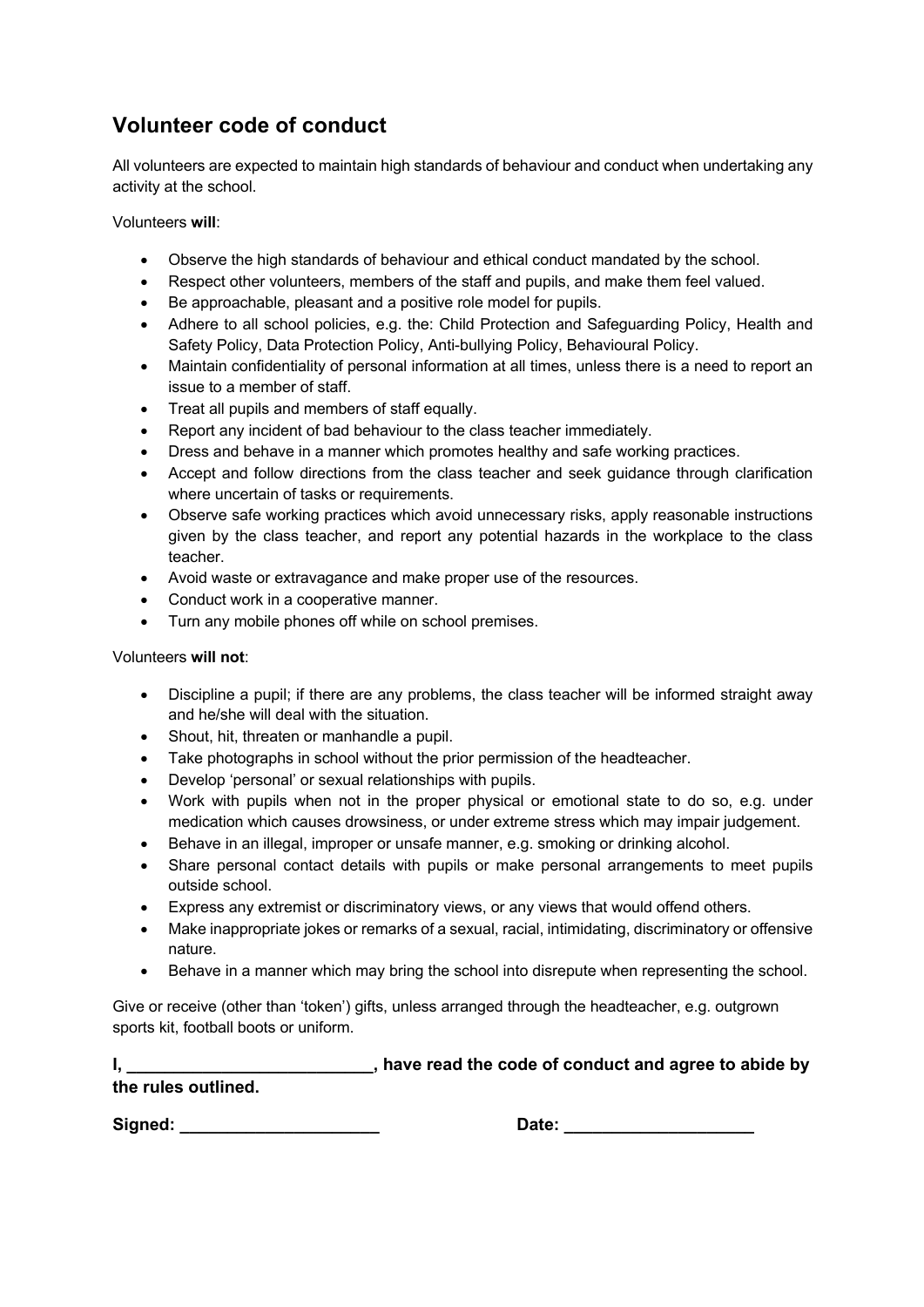# **Volunteer agreement form**

Social Media Policy

Fire Safety Policy

| Name:                                                                                         |  |  |  |  |
|-----------------------------------------------------------------------------------------------|--|--|--|--|
| Name of staff member to whom you will report:                                                 |  |  |  |  |
| Number of times that you will volunteer in the<br>school:                                     |  |  |  |  |
| Between the following dates (to be reviewed<br>after one month):                              |  |  |  |  |
| Please tick the appropriate box once you have read and understood the<br>following documents: |  |  |  |  |
| <b>Behavioural Policy</b>                                                                     |  |  |  |  |
| <b>Anti-bullying Policy</b>                                                                   |  |  |  |  |
| <b>Child Protection and Safeguarding Policy</b>                                               |  |  |  |  |
| <b>Health and Safety Policy</b>                                                               |  |  |  |  |
| <b>Equal Opportunities Policy</b>                                                             |  |  |  |  |
| <b>GDPR</b>                                                                                   |  |  |  |  |
| E-safety Policy                                                                               |  |  |  |  |

| I understand that I am a volunteer and will therefore not receive payment for my<br>duties, including travel expenses, I also understand that this agreement can be<br>terminated at anytime by the Headteacher. |  |       |  |
|------------------------------------------------------------------------------------------------------------------------------------------------------------------------------------------------------------------|--|-------|--|
| <b>Signature of volunteer:</b>                                                                                                                                                                                   |  | Date: |  |
| <b>Signature of</b><br>supervisor:                                                                                                                                                                               |  | Date: |  |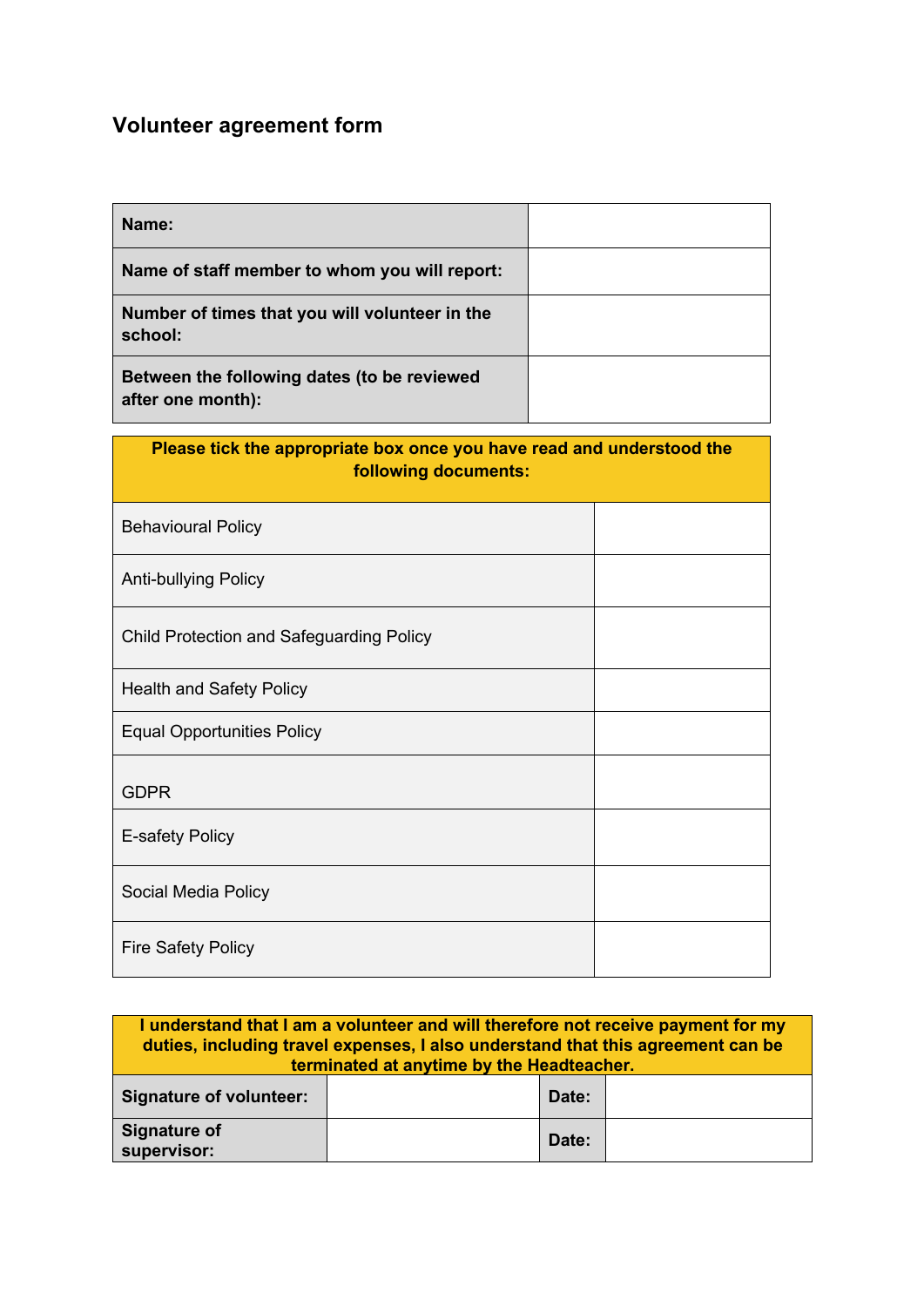# **Volunteer application form**

| Name:           | Date of birth: |  |
|-----------------|----------------|--|
| Postcode:       | Telephone:     |  |
| <b>Address:</b> |                |  |

**Is your application in connection to an educational course? (please circle) Yes/No**

| If you answered 'yes' to the above, please fill out the table below:                                 |                            |                                        |                         |  |                             |  |
|------------------------------------------------------------------------------------------------------|----------------------------|----------------------------------------|-------------------------|--|-----------------------------|--|
| Name of educational                                                                                  | school/college/university: |                                        |                         |  | Postcode:                   |  |
| <b>Address:</b>                                                                                      |                            |                                        |                         |  |                             |  |
| <b>Course details:</b>                                                                               |                            |                                        |                         |  |                             |  |
| <b>Qualification:</b>                                                                                |                            |                                        |                         |  | <b>Length of</b><br>course: |  |
| Link tutor:                                                                                          |                            |                                        |                         |  | Telephone:                  |  |
| Please fill out the below, providing accurate details of when and how long you are<br>available for: |                            |                                        |                         |  |                             |  |
| I wish to work on the following school<br>I wish to work (please tick):<br>days (please tick):       |                            |                                        |                         |  |                             |  |
| $\Box$                                                                                               | <b>Monday</b>              | A full day (8:30am - 3:15pm)<br>$\Box$ |                         |  |                             |  |
| □                                                                                                    | <b>Tuesday</b>             |                                        | leaving the premises at |  |                             |  |
| $\Box$                                                                                               | Wednesday                  | lunchtime.                             |                         |  |                             |  |
| □                                                                                                    | <b>Thursday</b>            | <b>Either</b>                          |                         |  |                             |  |
| $\Box$                                                                                               | <b>Friday</b>              |                                        | <b>Mornings</b><br>□    |  |                             |  |
|                                                                                                      |                            |                                        | П                       |  | <b>Afternoons</b>           |  |